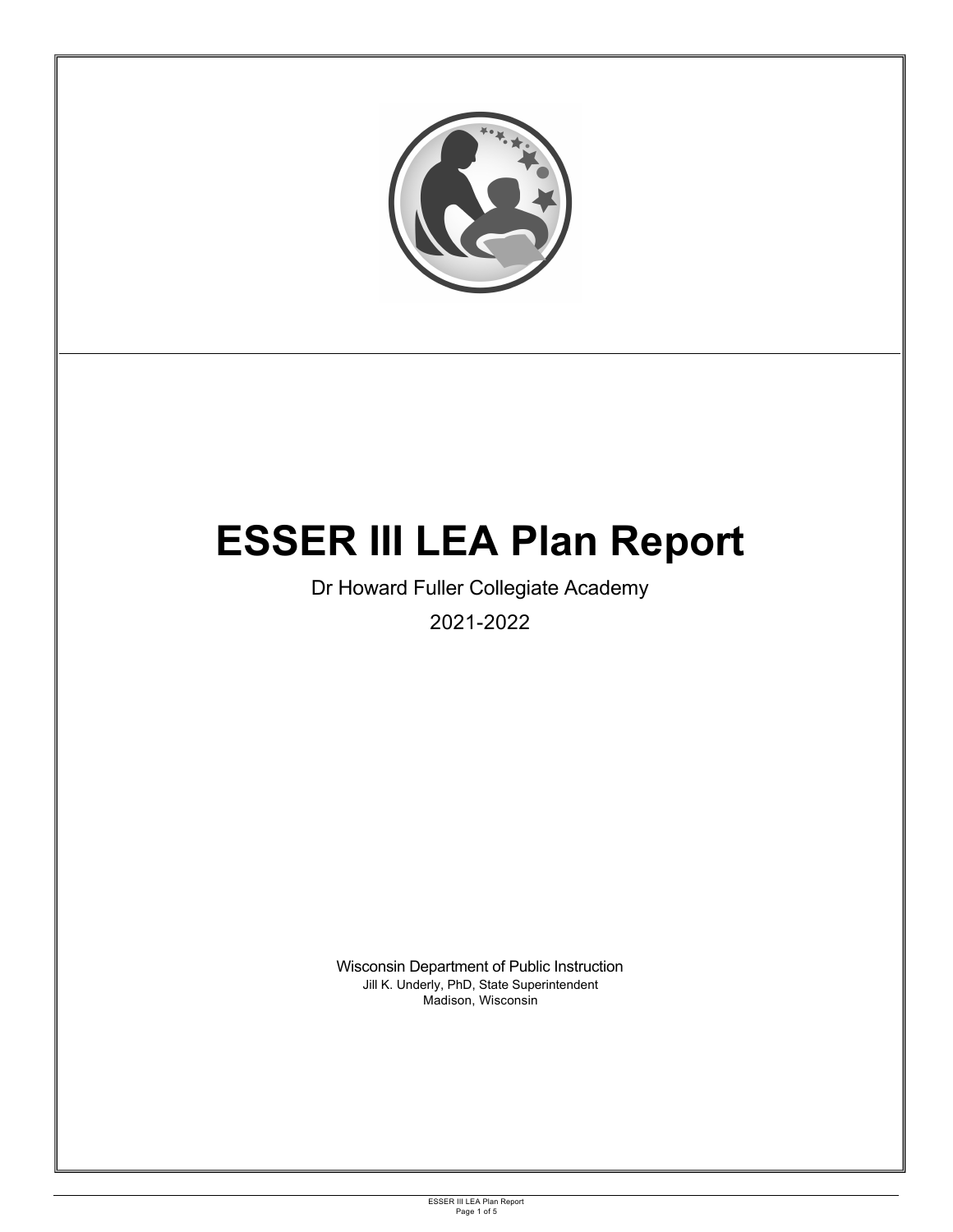## **General Information**

**LEA Name:** Dr Howard Fuller Collegiate Academy

**Address:** 4030 N 29th St Milwaukee WI 53216

**Superintendent/District Administrator:**

**Grades Served:** 09 - 12

**Number of Schools:** 1

**LEA Website:** www.howardfullerca.org

# **Student Demographics**

Data Source: 2020-21 WISEdash

**Total Student Enrollment:** 325

# **Funding**

**ESSER III Allocation:** \$1,544,290.00

**Amount Budgeted for Evidence-based Improvement Strategies:** \$152,355.15

**Amount Budgeted for all other ESSER Activities:** \$243,042.48

**Total Amount Budgeted in Approved Application:** \$395,397.63

**Remaining Amount to Budget:** \$1,148,892.37

# **Plan for ESSER III**

**a) How will the funds be used to implement prevention and mitigation strategies that are, to the greatest extent practicable, consistent with the most recent CDC guidelines on reopening schools, in order to continuously and safely open and operate schools for in person learning?**

| Object                                          | Purchase Item or<br><b>Position/Area</b>      | <b>Purchase Item Detail or Position</b><br><b>Activity</b> | <b>Function</b>                             | Amount<br><b>Budgeted</b> |
|-------------------------------------------------|-----------------------------------------------|------------------------------------------------------------|---------------------------------------------|---------------------------|
| 200 - Employee Benefits                         | Staff / COVID-19 Response                     | School Safety Team                                         | 253000 - Operation                          | \$42,689.48               |
| 310 - Personal Services                         | <b>Private Vendor Contract</b>                | Legal Services                                             | 231500 - Legal                              | \$8,000.00                |
| 341 - Pupil Transportation Pupil Transportation |                                               | Social Distancing                                          | 256700 - Contracted Pupil<br>Transportation | \$6,354.00                |
| 341 - Pupil Transportation Pupil Transportation |                                               | Social Distancing                                          | 256700 - Contracted Pupil<br>Transportation | \$20,475.00               |
| 327 - Construction<br>Services                  | Construction & Remodeling                     | Social Distancing                                          | 255300 - Remodeling                         | \$60,000.00               |
| 329 - Cleaning Services                         | <b>Cleaning and Environmental</b><br>Services | Sanitation and Prevention                                  | 253000 - Operation                          | \$56,160.00               |
| 329 - Cleaning Services                         | <b>Cleaning and Environmental</b><br>Services | Sanitation and Prevention                                  | 253000 - Operation                          | \$12,000.00               |
| 353 - Postage                                   | Communication                                 | <b>Health and Safety</b>                                   | 253000 - Operation                          | \$2,600.00                |
| 354 - Printing & Binding                        | Communication                                 | <b>Health and Safety</b>                                   | 253000 - Operation                          | \$1,350.00                |
| 440 - Non-Capital<br>Equipment                  | Non-Capital Equipment                         | Health and Safety                                          | 253000 - Operation                          | \$100.00                  |
| 416 - Medical Supplies                          | Supplies                                      | Personal Protective Equipment                              | 253000 - Operation                          | \$4,896.61                |

**b) How will the LEA use their required 20% to address the academic impact of lost instructional time through the implementation of evidence-based interventions, such as summer learning or summer enrichment, extended day, comprehensive after school programs, or extended school year programs?**

| <b>Object Number-</b><br><b>Object Label</b> | Purchase Item or<br><b>Position/Area</b>                                      | <b>Purchase Item</b><br>Detail or<br><b>Position Activity</b> | <b>Function Number-Function Label</b>                        | <b>EBIS</b>                                            | Student Amount<br>Group Budgeted |
|----------------------------------------------|-------------------------------------------------------------------------------|---------------------------------------------------------------|--------------------------------------------------------------|--------------------------------------------------------|----------------------------------|
| 200 - Employee<br>Benefits                   | Other Professional Staff in all<br>Non-Instructional role /<br>School Climate |                                                               | Standard (Default) 221900 - Other Improvement of Instruction | Administering and<br>Using High-Quality<br>Assessments | \$9.051.19                       |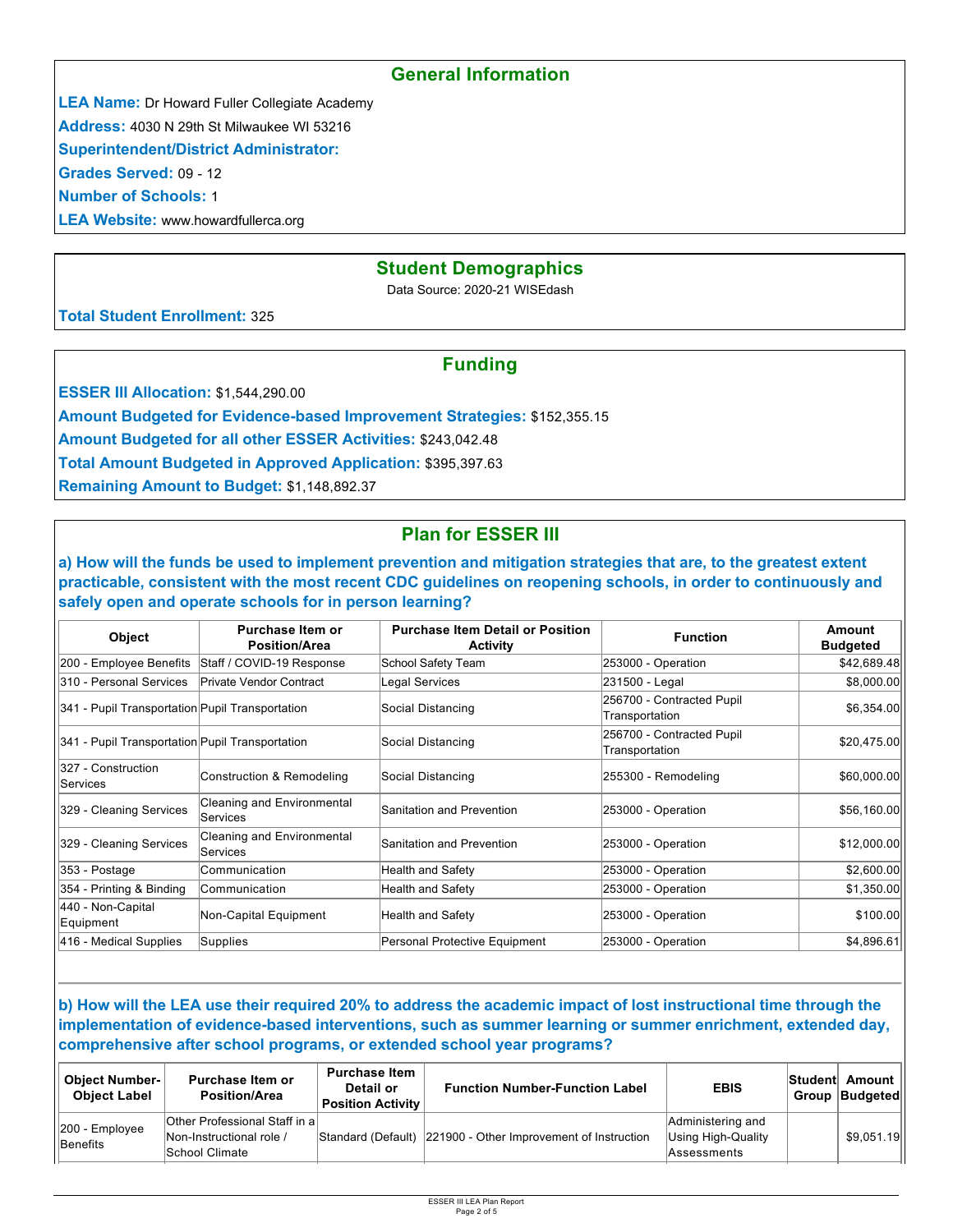| <b>Object Number-</b><br><b>Object Label</b>                 | Purchase Item or<br><b>Position/Area</b>                                    | <b>Purchase Item</b><br>Detail or<br><b>Position Activity</b> | <b>Function Number-Function Label</b>                                                                         | <b>EBIS</b>                                                   | lStudenti | Amount<br>Group   Budgeted |
|--------------------------------------------------------------|-----------------------------------------------------------------------------|---------------------------------------------------------------|---------------------------------------------------------------------------------------------------------------|---------------------------------------------------------------|-----------|----------------------------|
| 310 - Personal<br>Services                                   | Private Vendor Contract                                                     | Professional<br>Development                                   | 221300 - Instructional Staff Training                                                                         | Administering and<br>Using High-Quality<br>Assessments        |           | \$6,000.00                 |
| 371 - Instructional<br>Payments to<br>Private Vendors        | Short Term Substitute<br>Teacher / No Description<br><b>Beyond Position</b> | Staffing                                                      | 431000 - General Contracted Instruction or<br>Base Cost Tuition-Non-Open Enrollment                           | Administering and<br>Using High-Quality<br>Assessments        |           | \$18,000.00                |
| 481 - Technology<br>Supplies                                 | Supplies                                                                    | Addressing<br>Educational<br>Delivery                         | 120000 - Regular Curriculum                                                                                   | Administering and<br><b>Using High-Quality</b><br>Assessments |           | \$10,000.00                |
| 482 - Technology<br>Equipment                                | Non-Capital Equipment                                                       | Addressing<br>Educational<br>Delivery                         | 120000 - Regular Curriculum                                                                                   | Administering and<br>Using High-Quality<br>lAssessments       |           | \$14,829.97                |
| 200 - Employee<br>Benefits                                   | Teacher / Learning<br><b>Disabilities</b>                                   | Standard (Default)                                            | 158000 - Combined Cost Reporting -<br><b>Special Education</b>                                                | High-Leverage<br>Practices in Special<br>Education            |           | \$21,473.99                |
| 371 - Instructional<br>Payments to<br><b>Private Vendors</b> | Teacher / Cross Categorical Staffing                                        |                                                               | 436000 - Special Education Contracted<br>Instruction or Additional/Excess Cost Tuition<br>Non-Open Enrollment | High-Leverage<br>Practices in Special<br>Education            |           | \$73,000.00                |

## **c) How will the LEA spend its remaining ARP ESSER funds consistent with allowed activities defined in the ARP Act?**

| Subbudget            | <b>Program Type</b>                           | <b>Object Number-</b><br><b>Object Label</b> | Purchase Item or<br><b>Position/Area</b> | <b>Purchase Item Detail or</b><br><b>Position Activity</b> | <b>Function Number-</b><br><b>Function Label</b> | Amount<br><b>Budgeted</b> |
|----------------------|-----------------------------------------------|----------------------------------------------|------------------------------------------|------------------------------------------------------------|--------------------------------------------------|---------------------------|
| General<br>Education | Addressing Long-term<br>School Closure        | 200 - Employee<br>Benefits                   | Staff / COVID-19<br>Response             | Meal Coordination                                          | 253000 - Operation                               | \$8,612.00                |
| General<br>Education | <b>Mental Health Services</b><br>and Supports | 342 - Employee<br>Travel                     | Employee Travel                          | Outreach and Mental Health<br><b>Services</b>              | $ 219000 -$<br>Other Pupil Services              | \$350.00                  |
| General<br>Education | <b>Mental Health Services</b><br>and Supports | 415 - Food                                   | Supplies                                 | Light Snacks                                               | 219000 -<br><b>Other Pupil Services</b>          | \$1,000.00                |
| General<br>Education | Educational Technology                        | 482 - Technology<br>Equipment                | Non-Capital Equipment                    | Addressing Educational<br>Delivery                         | 120000 - Regular<br>Curriculum                   | \$11,901.79               |
| General<br>Education | Educational Technology                        | 482 - Technology<br>Equipment                | Non-Capital Equipment                    | Addressing Educational<br>Deliverv                         | 221500 - Instruction<br>Related Technology       | \$6,553.60                |

**d) How will the LEA ensure that the interventions it implements, including but not limited to the interventions under the 20% reservation of the ARP Act to address the academic impact of lost instructional time, will respond to the academic, social, emotional, and mental health needs of all students, and particularly those students disproportionately impacted by the COVID-19 pandemic, including students from low-income families, students of color, English Learners, children with disabilities, students experiencing homelessness, children in foster care, and migratory students?**

#### **Educator Practices**

Through multiple Plan Do Study Act (PDSA) cycles, the LEA regularly reviews educator practices monitoring evidence/data sources used to document implementation (e.g., evidence from walkthroughs and observations, coaching cycles, data collected as part of the EE process, evidence of application of professional learning).

LEA uses educator practice data to identify unintended consequences to equity (if any).

LEA either revises plan(s) and next steps or prepares for scale-up, in response to multiple PDSA cycles.

LEA uses protocol to review educator practices monitoring evidence/data sources.

## **Student Outcomes**

Regularly, the LEA reviews evidence of student outcomes (e.g., benchmark reading assessment, formative assessments, common summative assessments based on standards, attendance, behavior, course-enrollment and on-track for graduation). Outcome data is used to identify unintended consequences to equity (if any).

The LEA either revises plan(s) and next steps or prepares for scale-up.

LEA uses protocol (i.e., resources from Wisconsin's Strategic Assessment) to review student outcome monitoring evidence/data sources.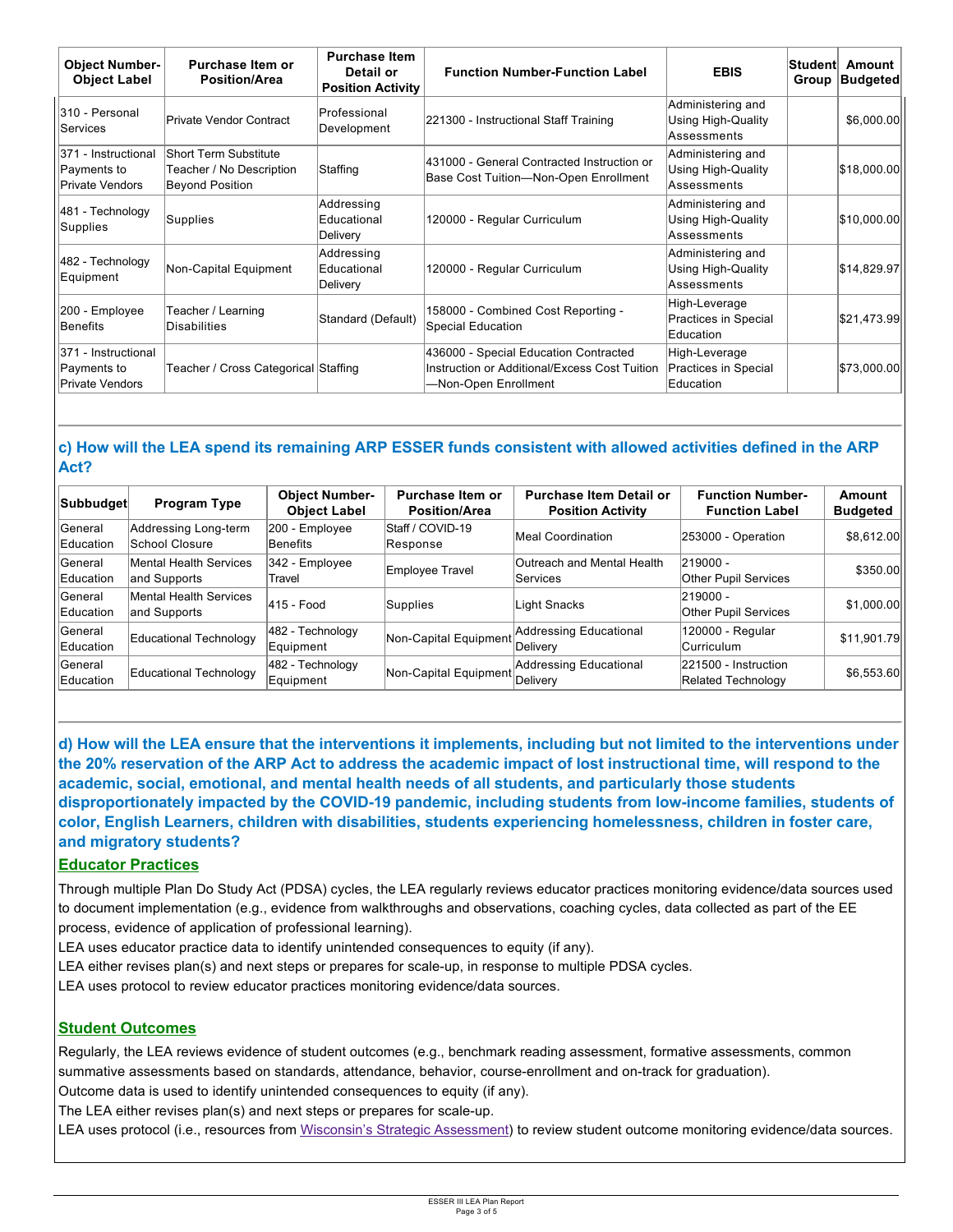# **Stakeholder Engagement for Plan Development**

LEAs must provide opportunities for stakeholders to meaningfully and substantively contribute to their ESSER III Plan. Consultation must occur prior to submitting a plan in WISEgrants. All LEAs must consult with the following groups:

- Students
- Families
- School and district administrators (including pupil services/special education administrators)
- Teachers, principals, school leaders, other educators, school staff, and their unions

To the extent present in or served by the LEA, LEAs must also consult with the following groups:

- American Indian Nations
	- [Wisconsin Tribal Head Officials](http://witribes.wi.gov/docview.asp?docid=19085&locid=57)
	- [Wisconsin Tribal Education Directors](https://wiea.net/about-wiea/wisconsin-tribal-education-directors/)
- Civil rights organizations (including disability rights organizations)
- Stakeholders representing the interests of
	- Children with disabilities,
	- English learners,
	- Children experiencing homelessness,
	- Children in foster care,
	- Migratory students,
	- Children who are incarcerated, and other underserved students

#### *Describe your LEA's level of engaging stakeholders:*

LEA engaged diverse stakeholders, particularly those representing historically marginalized/currently marginalized students, in all parts of the planning process. LEA ensured meaningful communication with Limited English Proficient family members.

*Example: Stakeholders participated in identifying needs created by the pandemic, developing a plan to meet those needs, and will be involved in the implementation of the plan as well as assessing the outcomes of the plan.* 

## **Safe Return to In-Person Instruction and Continuity of Services Plan**

The United States Department of Education (USDE) requires all LEAs to post their Safe Return to In-Person Instruction and Continuity of Services Plan to their website and identify the extent to which they have adopted Centers for Disease Control and Prevention (CDC) recommendations for the safe return to schools. The extent to which LEAs adopted the CDC recommendations did not impact the amount of ESSER funds it received.

**Dr Howard Fuller Colleg Acad has their Safe Return to In-Person Instruction and Continuity of Services Plan [posted to this website: https://docs.google.com/document/d/12Bg7HdmdHLKwySNKlIr3a3dE](https://docs.google.com/document/d/12Bg7HdmdHLKwySNKlIr3a3dE-pApjPb_zHsoDNHAiQE/edit)pApjPb\_zHsoDNHAiQE/edit**

On 2/4/2022, Dr Howard Fuller Colleg Acad stated they took the following steps to ensure continuity of services, including but not limited to services to address students' academic needs and students' and staff social, emotional, mental health, and other needs, which may include student health and food services.

WDPI strongly encourages LEAs to follow the CDC and the Wisconsin Department of Health Services (DHS) recommendations. The following resources will help LEAs prepare for, prevent, and respond to COVID-19 so that students, staff, and families can safely return to in-person instruction:

- [CDC Guidance for COVID-19 Prevention in K-12 Schools and ECE Programs](https://www.cdc.gov/coronavirus/2019-ncov/community/schools-childcare/k-12-guidance.html)
- [Guidelines for the Prevention, Investigation, and Control of COVID-19 Outbreaks in K-12 Schools](https://www.dhs.wisconsin.gov/publications/p02757.pdf)

## **Continuity of Services**